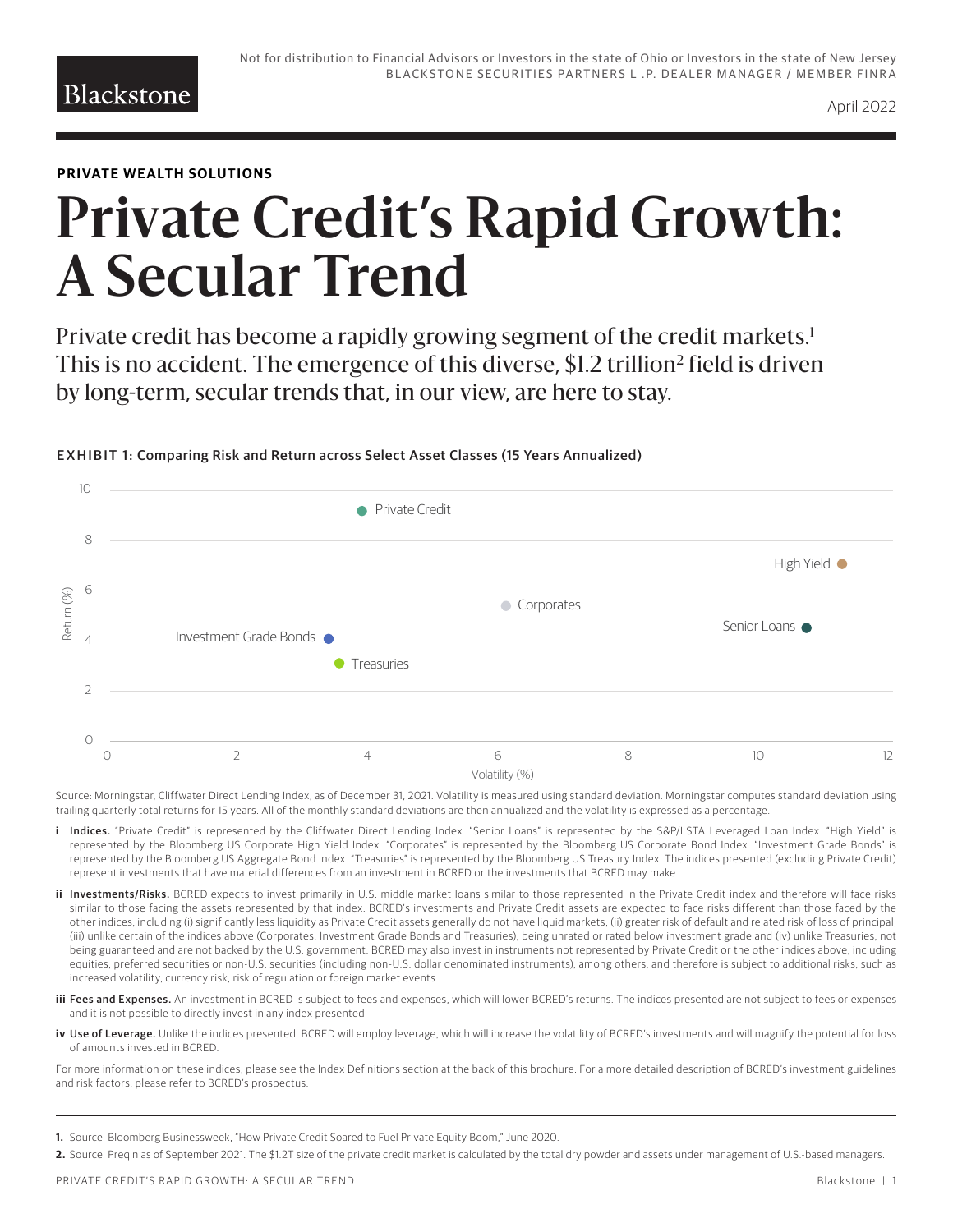



Source: Preqin, Credit Suisse, As of September 30, 2021; Total credit market defined as the aggregate of the high yield bond, senior loan, and private credit markets. Senior loans refers to broadly syndicated loans.

Private credit as a sector refers to loans, bonds and other credit instruments that are issued in private offerings or issued by private companies. In this paper, we explain what private credit is, the risks of the asset class, why it has proven attractive to borrowers and lenders alike, and how it has earned a place in a growing number of investment portfolios.

Private lending has many structural features which can provide an attractive risk-return profile. For instance, private loans tend to be relatively senior in the capital structure, often secured by property, plant or equipment, with meaningful covenants. The yield private credit investors may enjoy has historically been higher than those found in public markets.3

Additionally, holders of private loans may be less reliant upon earnings growth or multiple expansion to achieve returns (as they often do when investing in equities); the borrowers need only repay their debt for private credit instruments to realize a return. As such, in today's world of ultra-low or negative interest rates, challenged economic growth, and elevated public asset valuations, private credit may offer an attractive source of return and income potential.

We believe that several of the drivers of the field's growth boil down to private credit's appeal as a funding source for borrowers, even considering the higher rates borrowers tend to pay. In the private credit market, the execution of transactions is relatively rapid when compared to public markets, and there may be greater certainty that deals ultimately close as there are generally no changing terms depending on market conditions between signing and closing. Moreover, loans can be structured in a flexible manner, according to the needs of borrowers and lenders alike, another attractive feature for market participants. We believe these features will continue to exist regardless of the macro environment.

In the past, borrowers tended to engage private loans as an option when they could not tap public markets. Today, many see the benefits and flexibility of working with a private lender and private credit has grown as a sector (See Exhibit 2). Private lenders often act as partners; their presence can be especially valuable during challenging market environments. Then there are matters of sheer speed and convenience. For instance, the roadshows often required to issue debt in public markets, ratings-agency presentations or public financial disclosures frequently are not present. The holder of debt is often a single institution, and the institution is known to the borrower, which is one of the reasons private credit promotes more of a partnership mentality. The result is a market where a growing number of participants can move quickly in competitive processes with sophisticated counterparties, and capital structure needs can be addressed despite varying complexity.

### **Private Credit: Not A 'Bubble'**

Some market commentators have characterized the rapid growth in private credit as unsustainable. There are a number of reasons why we take a different view. One is the rise of private markets generally, as more investors face a possibility of low returns in public markets and therefore may seek out alternatives. Another is the secular decline of syndicated bank lending,<sup>4</sup> which created a vacuum that private credit helps to fill. A third is that private credit is, in our view, still relatively small (30%) as a proportion of overall credit markets even after its growth in recent years (Exhibit 2).

Additionally, substantial undeployed capital exists in the private equity space, and fundraising has been strong in areas of private credit such as direct lending.<sup>5</sup> One of private credit's differentiators is sponsor-backed lending, which is the practice of providing

**<sup>3.</sup>** Source: Morningstar, Cliffwater, December 31, 2021. See Exhibit 4.

**<sup>4.</sup>** Source: LCD, Preqin, December 2021. bank participation in lending declined from 25% in 2005 to 13% in 2021.

**<sup>5.</sup>** Source: Preqin as of January 2022. Private equity "undeployed capital" stood at \$530 billion as of January 2022. Direct lending fundraising was \$69 billion for the year 2021.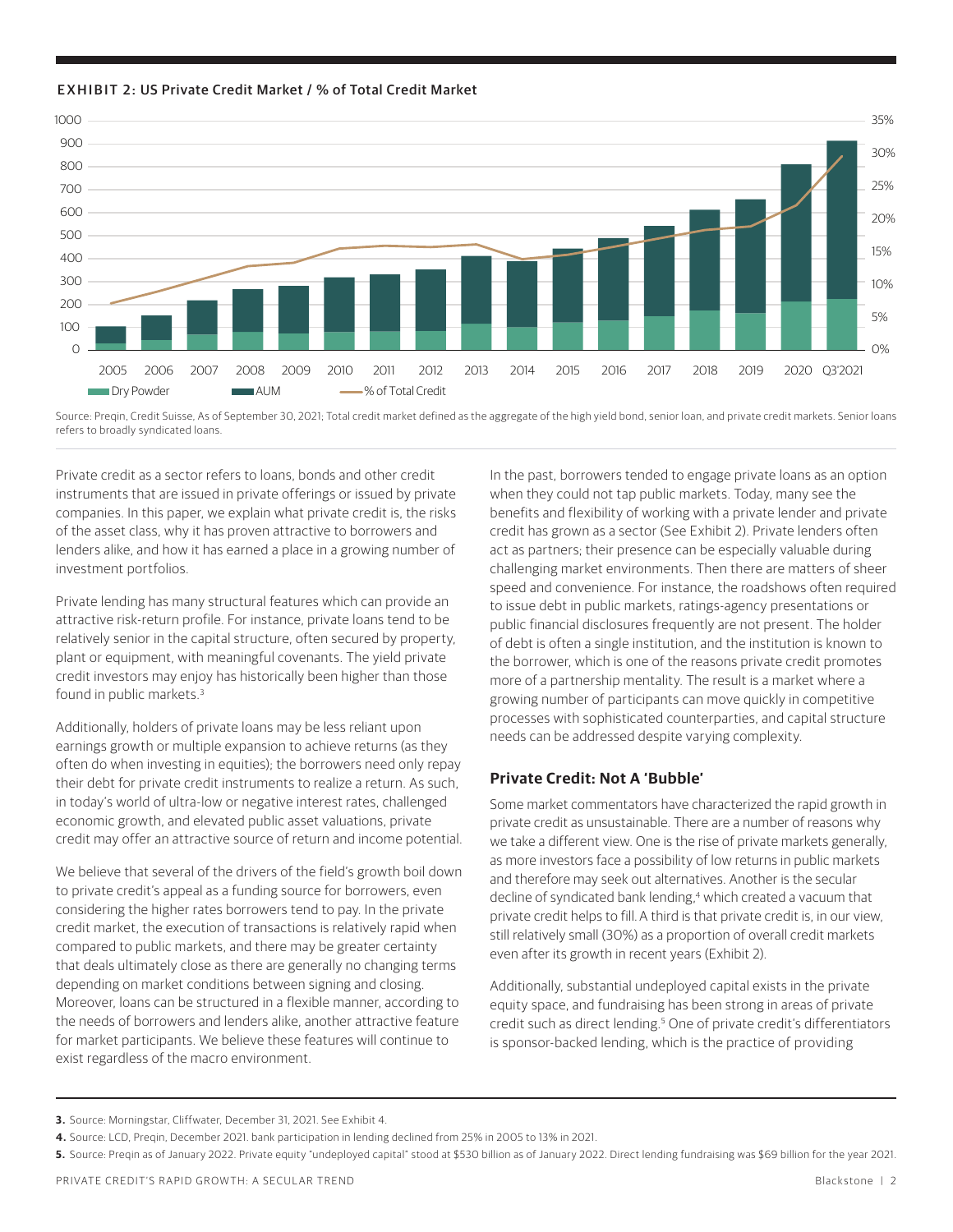#### EXHIBIT 3: Yield Comparison of Direct Loans and Leveraged Loans Index (%)



Source: Cliffwater Direct Lending Index, S&P/LSTA Leveraged Loan Index, as of December 31, 2021. Figures represent one-year annualized yields.

- i Investments/Risks. BCRED expects to invest primarily in U.S. middle market loans similar to those represented in the Cliffwater Direct Lending Index and therefore will face risks similar to those facing the assets represented by that index. The Credit Suisse Leveraged Loan Index represents investments that have material differences from an investment in BCRED or the investments that BCRED may make. BCRED's investments and Cliffwater Direct Lending Index assets are expected to face risks different than those faced by the Credit Suisse Leveraged Loan Index, including significantly less liquidity as Cliffwater Direct Lending Index assets generally do not have liquid markets, and greater risk of default and related risk of loss of principal. BCRED may also invest in instruments not represented by the Cliffwater Direct Lending Index or the Credit Suisse Leveraged Loan Index, including equities, preferred securities or non-U.S. securities (including non-U.S. dollar denominated instruments), among others, and therefore is subject to additional risks, such as increased volatility, currency risk, risk of regulation or foreign market events.
- ii Fees and Expenses. An investment in BCRED is subject to fees and expenses, which will lower BCRED's returns. The Cliffwater Direct Lending Index and the Credit Suisse Leveraged Loan Index are not subject to fees or expenses and it is not possible to directly invest in these indices.
- **iii Use of Leverage.** Unlike the Cliffwater Direct Lending Index and the Credit Suisse Leveraged Loan Index, BCRED will employ leverage, which will increase the volatility of BCRED's investments and will magnify the potential for loss of amounts invested in BCRED.

For more information on these indices, please see the Index Definitions section at the back of this brochure. For a more detailed description of BCRED's investment guidelines and risk factors, please refer to BCRED's prospectus.

financing to companies backed by private equity sponsors who play an active role in the management of these companies. Under sponsor-backed lending arrangements, both sponsors and, to a lesser extent, lenders play an active role in the management and operations of the business. This is distinct from passive ownership and one of the key operating levers in the space. Heading into the Coronavirus-induced market selloff of 2020, sponsor-backed companies enjoyed record levels of cash reserves with which to navigate a more challenging environment.6 All of these are reasons that we believe the market-which is approximately 70% institutional<sup>6</sup> and until recently was difficult for individual investors to access—is in the early innings of its expansion.

### **What is Sponsor-Backed Lending, and Why Does it Matter?**

Sponsor-backed lending is the practice of providing financing to companies backed by private equity sponsors who play an active role in the management of these companies. The relationship between lenders and borrowers in a sponsorbacked lending context differs from more conventional lending in important ways. For one, lenders may be more actively

involved in corporate decision-making, including providing assistance to companies to restructure for future growth and/ or navigating a path through crisis. Additionally, borrowers may be able to partner with relatively sophisticated lenders who can bring to bear financing support and operational expertise. In sponsor-backed lending, the typical term of an investment is 3-to-6 years. When private equity sponsors exit their investment, lenders are repaid or in some instances may remain a lender. Because of the terms and factors related to speed, convenience, and ease, direct lenders are typically able to charge a premium in sponsor-backed lending (Exhibit 3).

### **Relatively Attractive Terms for Lenders Compared to Loans in Public Markets**

In private credit, lenders generally negotiate terms directly with borrowers. Negotiating directly can result in better structures which often include lower leverage, additional collateral and maintenance covenants. Economics can be enhanced by up-front fees and call protection. A partnership mindset can also lead to better access to management for deal due diligence and ongoing monitoring.

**6.** Source: Preqin data, June 2020.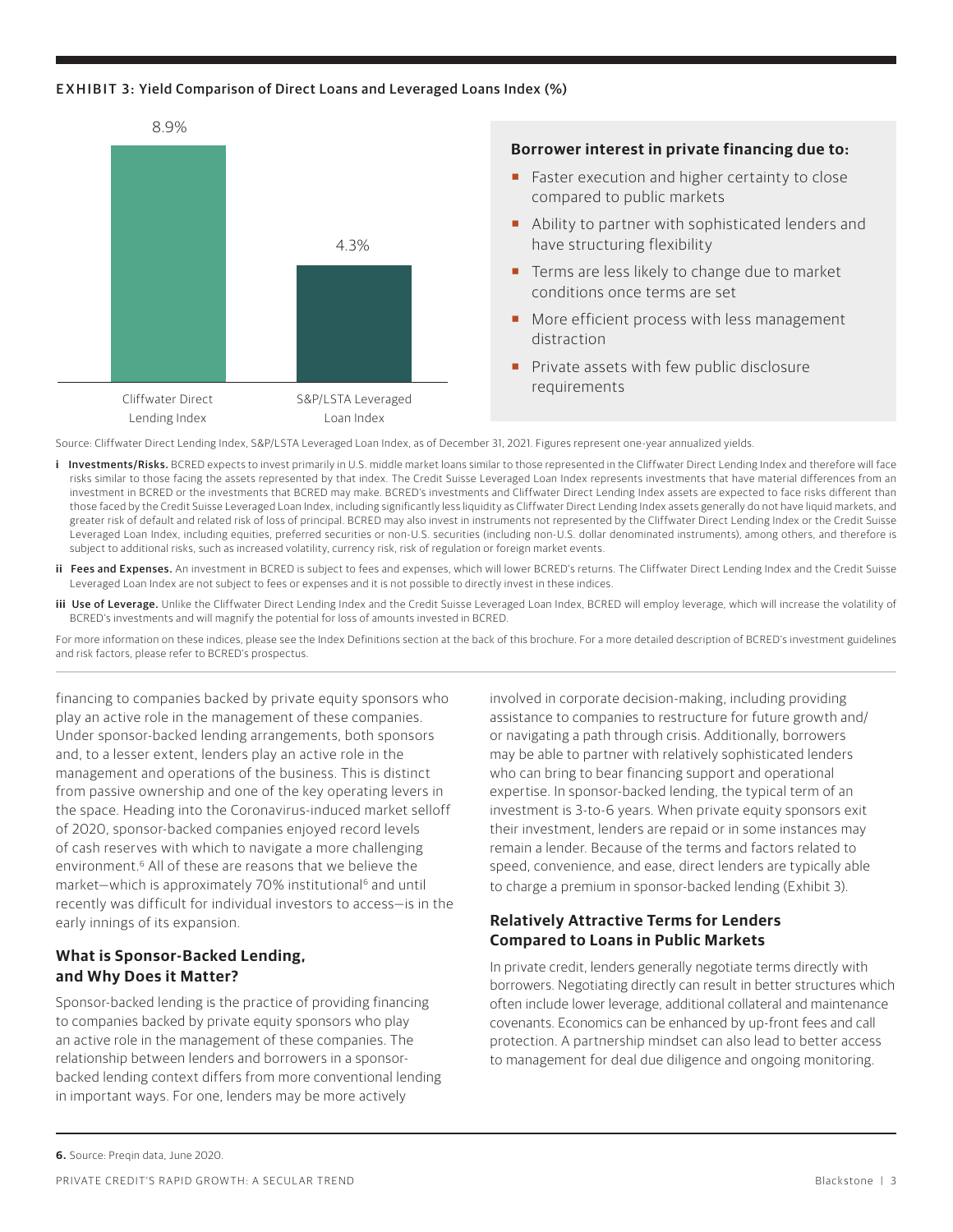EXHIBIT 4: Yield Comparison across Fixed Income Asset Classes (12-month annualized)



Source: Morningstar, Cliffwater, as of December 31, 2021. Please refer to the source note for Exhibit 1 for a more detailed explanation of the material differences between BCRED and the indices presented. For more information on these indices, please see the Index Definitions section at the back of this brochure. For a more detailed description of BCRED's investment guidelines and risk factors, please refer to BCRED's prospectus.

## **Risks and Tradeoffs**

Investors in private credit funds take credit risk when investing in private credit. They rely on the quality of the due diligence process of the lender to minimize the risk of defaults. In addition, investors face risks associated with leverage, potential conflicts of interest and securities which are generally below investment grade or not rated. Liquidity is another risk; investors experience lower liquidity in private credit compared to public markets. Capital invested in funds with limited liquidity is locked up for periods which require investors to assess the liquidity of their overall portfolios. Investors who face liquidity needs will find it advantageous to source that liquidity from other, less restricted parts of their portfolio. Furthermore, investors should consider that an investment in a fund such as BCRED is subject to fees and expenses, which will lower the fund's returns. Before making the decision to invest, investors should read the prospectus carefully for a description of the fund's fees and expenses as well as the risks associated with an investment in the fund.

# **Private Credit: Why Now?**

Below are two reasons why we believe private credit makes sense in today's market.

### **Income Potential in a Low Interest-rate Environment**

As of December 2021, with bond yields near record lows, private credit yields stood at significantly higher levels than the yields offered by senior loans or high yield bonds (Exhibit 4). These higher yields may prove attractive to investors searching for income in today's low-rate environment.

# **Private Credit during the 2007-2008 Global Financial Crisis**

Private credit may offer the potential for shallower maximum downturn than other credit products, such as senior loans or high yield bonds. While it remains to be seen how private credit will perform through the entirety of the Coronavirus pandemic and its aftermath, private credit experienced a shallower maximum downturn than senior loans or high yield bonds in the Global Financial Crisis of 2007-2008.<sup>7</sup> During that crisis, senior loans and high yield bonds experienced maximum drawdowns of -30.1% and -27.1%, respectively. Private credit, however, saw a maximum downturn of -7.7% during the same period.<sup>8</sup>

# **Where Private Credit May Fit in Investment Portfolios**

Investors may ask how private credit fits into investment portfolios. One way to answer the question is to consider goals. For instance, private credit may be especially helpful in alleviating the pressure that an ultra-low interest rate environment places on distributions in income portfolios. Private credit could be a complement to, or substitute for, income-oriented allocations such as high yield bonds, dividend-oriented equities, or other fixed income sleeves. Private credit can also be used to diversify return streams within a fixed income portfolio.

**7.** Source: Morningstar data, as of April 2022.

**8.** Source: Morningstar and Cliffwater, as of April 2022.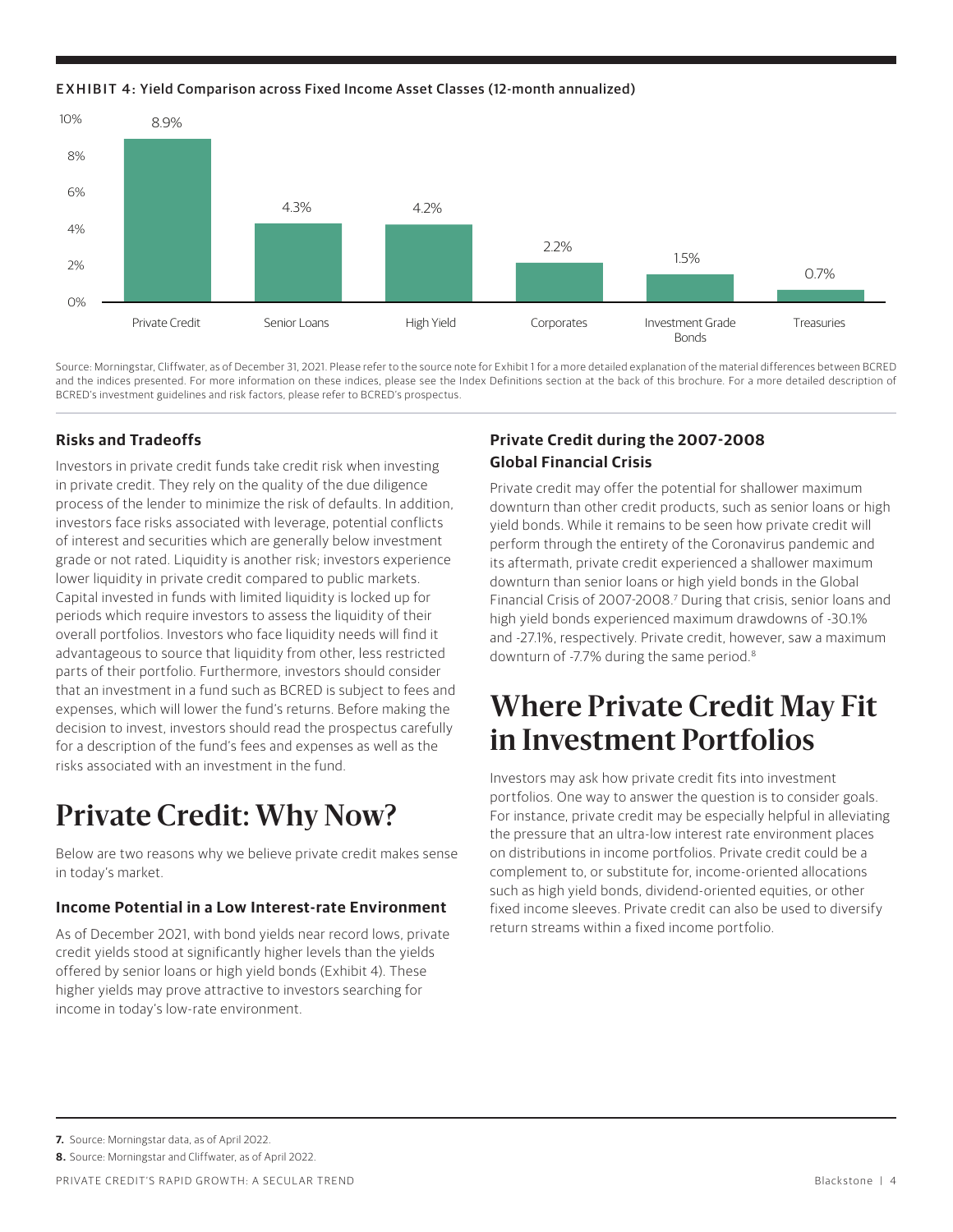## **Summary of Risk Factors of the Underlying Fund**

Blackstone Private Credit Fund ("BCRED") is a non-exchange traded business development company ("BDC") that expects to invest at least 80% of its total assets (net assets plus borrowings for investment purposes) in private credit investments (loans, bonds and other credit instruments that are issued in private offerings or issued by private companies). This investment involves a high degree of risk. You should purchase these securities only if you can afford the complete loss of your investment. You should read the prospectus carefully for a description of the risks associated with an investment in BCRED. These risks include, but are not limited to, the following:

- We have limited prior operating history and there is no assurance that we will achieve our investment objectives.
- This is a "blind pool" offering and thus you will not have the opportunity to evaluate our investments before we make them.
- You should not expect to be able to sell your shares regardless of how we perform.
- You should consider that you may not have access to the money you invest for an extended period of time.
- We do not intend to list our shares on any securities exchange, and we do not expect a secondary market in our shares to develop prior to any listing.
- Because you may be unable to sell your shares, you will be unable to reduce your exposure in any market downturn.
- We intend to implement a share repurchase program, but only a limited number of shares will be eligible for repurchase and repurchases will be subject to available liquidity and other significant restrictions.
- An investment in our Common Shares is not suitable for you if you need access to the money you invest. See "Suitability Standards" and "Share Repurchase Program" in the prospectus.
- We cannot guarantee that we will make distributions, and if we do we may fund such distributions from sources other than cash flow from operations, including, without limitation, the sale of assets, borrowings, return of capital or offering proceeds, and we have no limits on the amounts we may pay from such sources. A return of capital (1) is a return of the original amount invested, (2) does not constitute earnings or profits and (3) will have the effect of reducing the basis such that when a shareholder sells its shares the sale may be subject to taxes even if the shares are sold for less than the original purchase price.
- Distributions may also be funded in significant part, directly or indirectly, from temporary waivers or expense reimbursements borne by the Adviser or its affiliates, that may be subject to reimbursement to the Adviser or its affiliates. The repayment of any amounts owed to our affiliates will reduce future distributions to which you would otherwise be entitled.
- We expect to use leverage, which will magnify the potential for loss on amounts invested in us.
- We qualify as an "emerging growth company" as defined in the Jumpstart Our Business Startups Act and we cannot be certain if the reduced disclosure requirements applicable to emerging growth companies will make our Common Shares less attractive to investors.
- We intend to invest in securities that are rated below investment grade by rating agencies or that would be rated below investment grade if they were rated. Below investment grade securities, which are often referred to as "junk," have predominantly speculative characteristics with respect to the issuer's capacity to pay interest and repay principal. They may also be illiquid and difficult to value.

■ We do not own the Blackstone name, but we are permitted to use it as part of our corporate name pursuant to the investment advisory agreement between BCRED and an affiliate of The Blackstone Group Inc. (together with its affiliates, "Blackstone"). Use of the name by other parties or the termination of the use of the Blackstone name under the investment advisory agreement may harm our business.

Neither the Securities and Exchange Commission nor any state securities regulator has approved or disapproved of these securities or determined if this prospectus is truthful or complete. Any representation to the contrary is a criminal offense.

This sales material must be read in conjunction with the BCRED prospectus in order to fully understand all the implications and risks of an investment in BCRED. This sales material is neither an offer to sell nor a solicitation of an offer to buy securities. An offering is made only by the prospectus, which must be made available to you prior to making a purchase of shares and is available at www.BCRED.com. Prior to making an investment, investors should read the prospectus, including the "Risk Factors" section therein, which contains a discussion of the risks and uncertainties that we believe are material to our business, operating results, prospects and financial condition.

Numerical data is approximate and as of December 31, 2021, unless otherwise noted. The words "we", "us", and "our" refer to BCRED, unless the context requires otherwise.

**Index Comparison.** The volatility and risk profile of the indices presented in this document is likely to be materially different from that of BCRED. In addition, the indices employ different investment guidelines and criteria than BCRED and do not employ leverage; as a result, the holdings in BCRED and the liquidity of such holdings may differ significantly from the securities that comprise the indices. The indices are not subject to fees or expenses and it may not be possible to invest in the indices. A summary of the investment guidelines for the indices presented are available upon request.

## **Forward-Looking Statement Disclosure**

Certain information contained in this document constitutes "forwardlooking statements," which can be identified by the use of forward-looking terminology such as "may," "will," "expect," "intend," "anticipate," "estimate," "believe," "continue" or other similar words, or the negatives thereof. These may include our financial projections and estimates and their underlying assumptions, statements about plans, objectives and expectations with respect to future operations, and statements regarding future performance. Such forward-looking statements are inherently uncertain and there are or may be important factors that could cause actual outcomes or results to differ materially from those indicated in such statements. BCRED believes these factors include but are not limited to those described under the section entitled "Risk Factors" in its prospectus and any such updated factors included in its periodic filings with the Securities and Exchange Commission (the "SEC"), which will be accessible on the SEC's website at www.sec.gov. These factors should not be construed as exhaustive and should be read in conjunction with the other cautionary statements that are included in BCRED's prospectus and other filings. Except as otherwise required by federal securities laws, we undertake no obligation to publicly update or revise any forward-looking statements, whether as a result of new information, future developments or otherwise.